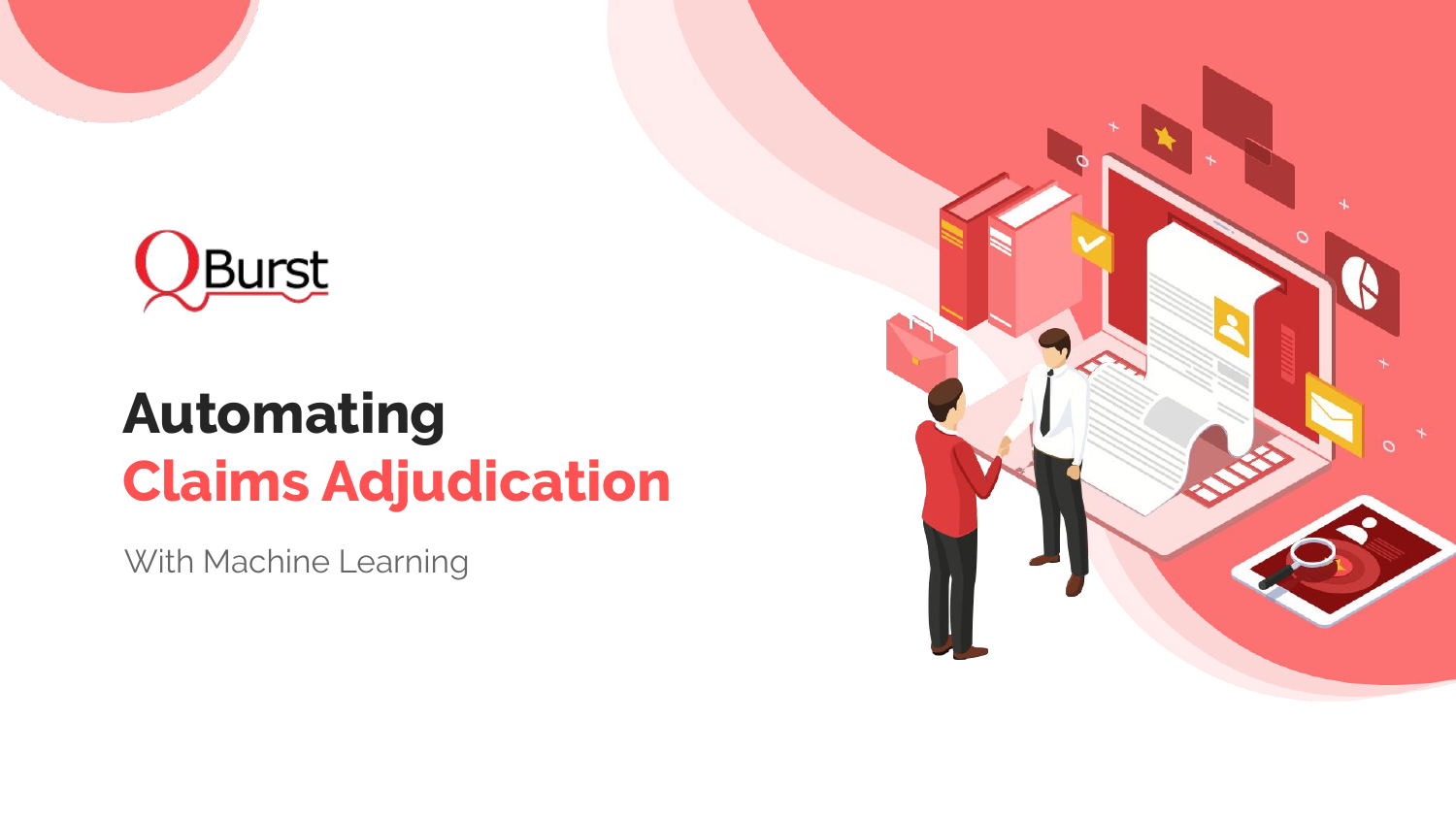## **CLAIMS ADJUDICATION PROCESS**



#### **CLAIM SUBMISSION**

From policy holder or healthcare provider



#### **VERIFICATION**

Rule-driven manual verification and investigation



#### **ACCEPTANCE/REJECTION**

Explanation of benefits, details of findings, justification for settling.



#### **PAYMENT DETERMINATION**

Rule-based determination of settlement amount

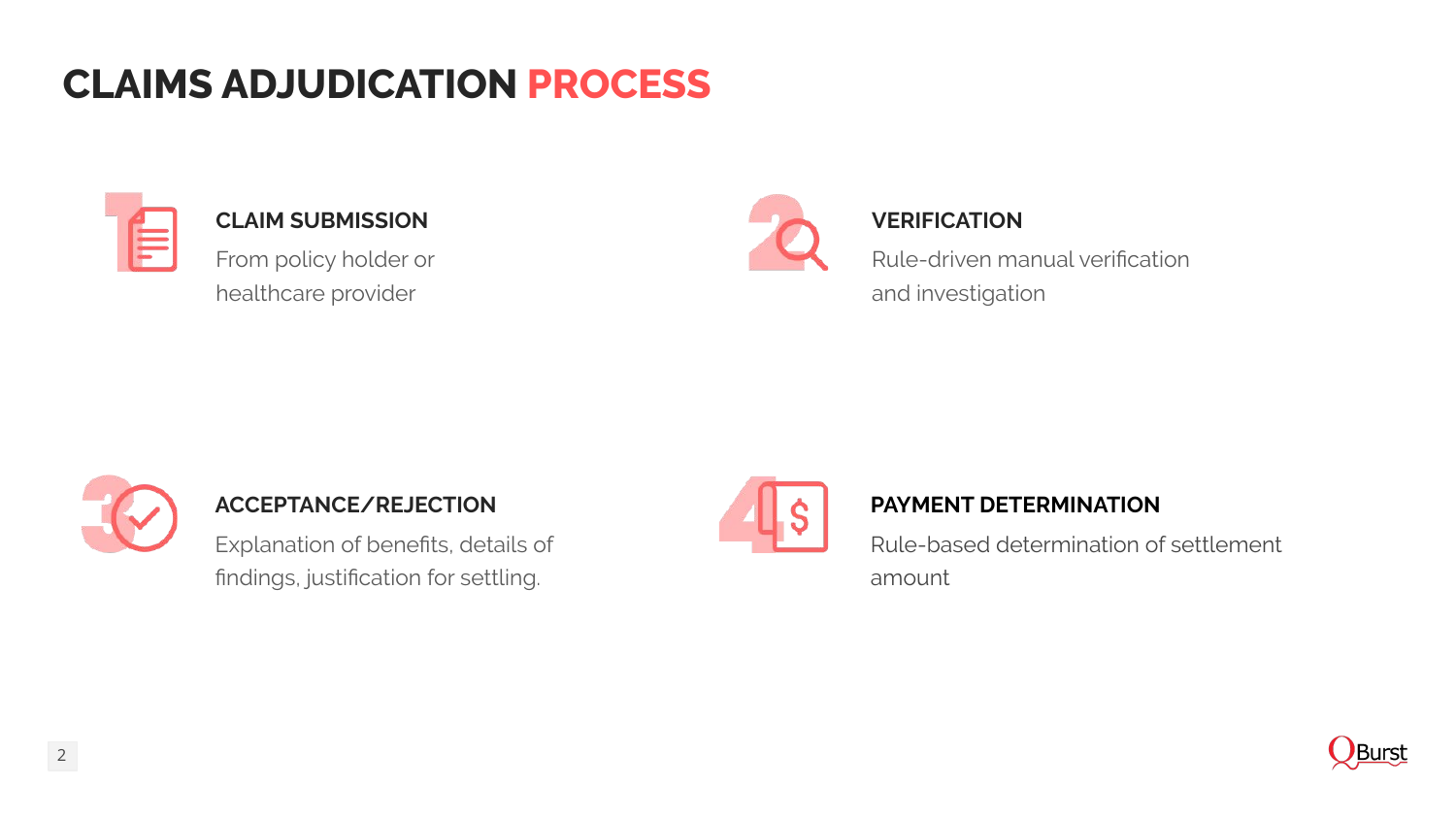### **CLAIMS ADJUDICATION CHALLENGES**

- Claims submission, collection, and processing is data and time intensive
- Manual verification is cumbersome and prone to errors
- Fraudulent claims result in huge losses to business
- Errors in claims adjudication process can result in additional effort and customer dissatisfaction
- Claims is a contact intensive part of the insurance customer lifecycle

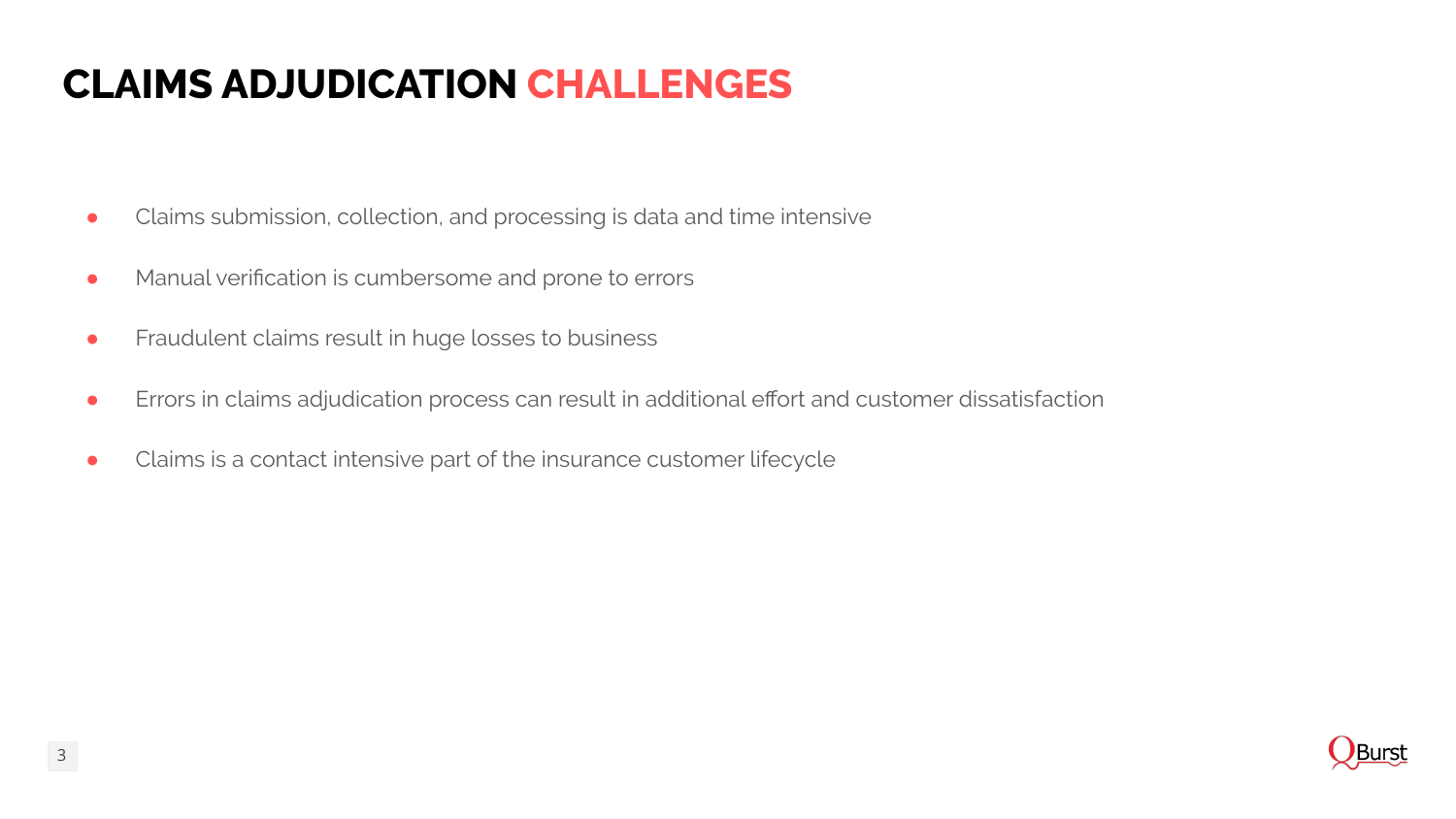### **TRANSITIONING TO AUTO-ADJUDICATION**

New claims are fed to ML classification models trained on historical claims data. The models generate diagnostic codes for each claim (approved, denied, partial payment).

A rules-based system sends each claim to its work queue based on its code. Low threshold claims are auto-cleared.

<u> 47</u> සි

Human operators quickly identify issues in claims directed to them with the help of the diagnostic codes.

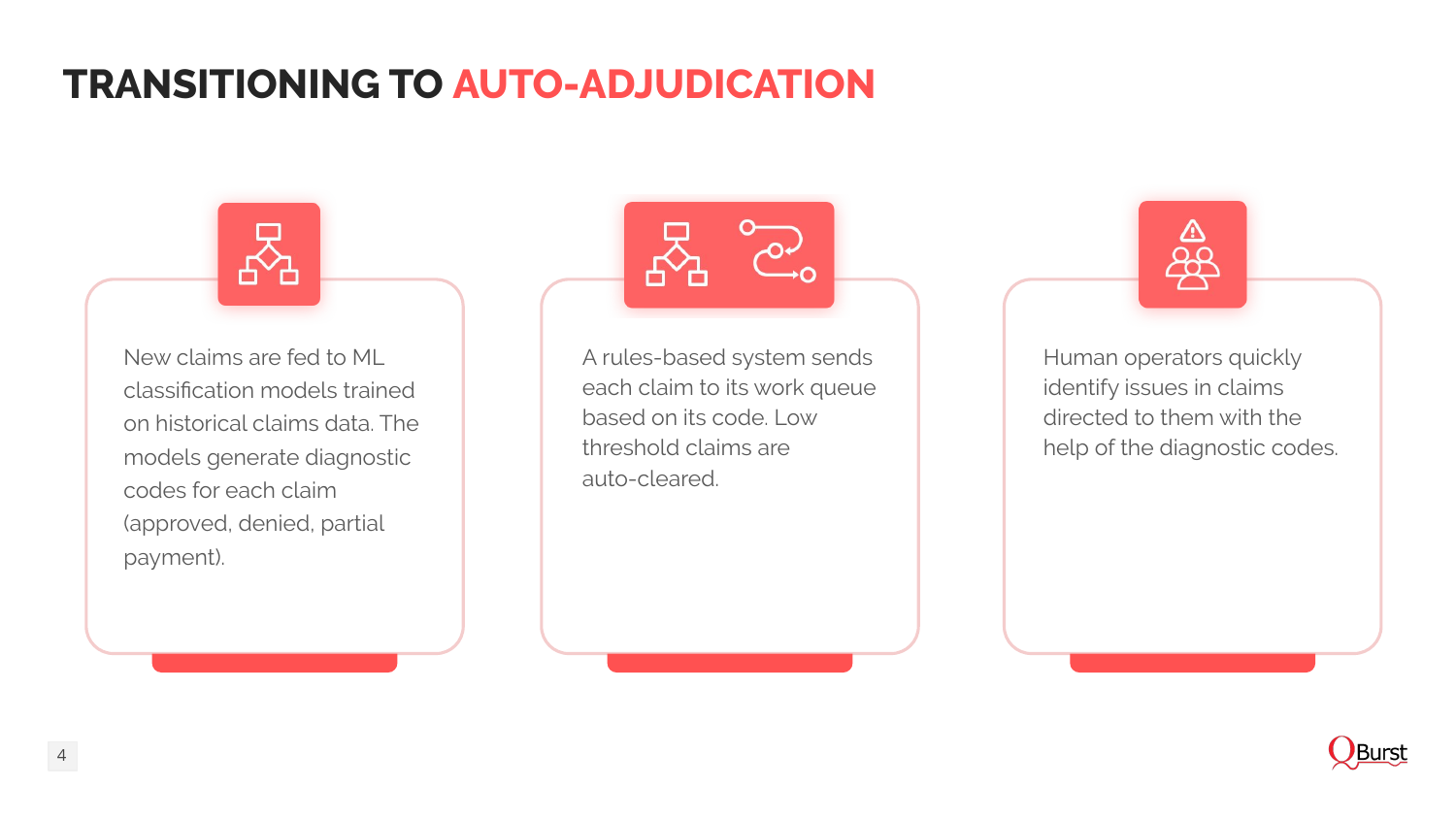### **TRANSITIONING TO AUTO-ADJUDICATION**

#### **CLAIMS SUBMISSION**

- Chatbots
- **Portals**
- Emails
- OCR
- Handwriting recognition
- Data extraction and classification

#### **CLAIMS ASSESSMENT**

- Check claim validity using trained ML models/engine
- **•** Generate fraud score using predictive AI modeling
- Classify payable and non-payable line items
- Recommend outcome (approve, deny, partial payout)
- **•** System is trained with historical data
- **•** Feedback provided to ML engine for continuous learning and improved accuracy

**CLAIMS DISBURSEMENT**

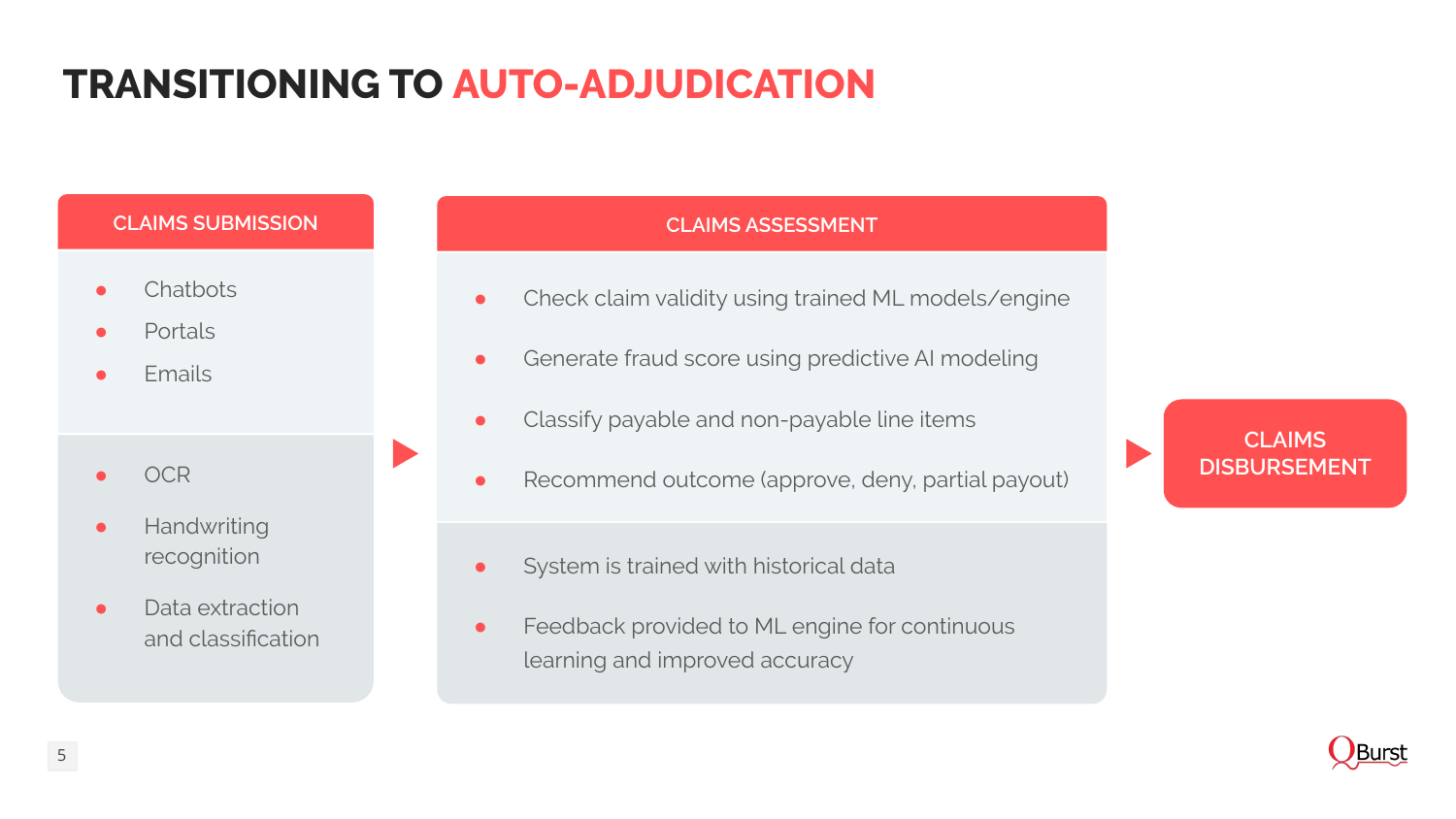## **AUTOMATING CLAIMS SUBMISSIONS**

#### **AI-driven Chatbots**



Asks all the right questions to ensure error-free claim submission



Reduces claims processing time with little to no manual intervention



3 24X7 availability

|  | Hi Jane! How may I help<br>you today?                                            |
|--|----------------------------------------------------------------------------------|
|  | 11.32 AM                                                                         |
|  | I want to submit a claim.                                                        |
|  | 11.32 AM                                                                         |
|  | Please help me with some<br>basic information to process<br>your request.        |
|  | What is the nature of your<br>condition?                                         |
|  | 11.32 AM                                                                         |
|  | I was involved in a road<br>accident. Doc says I may have to<br>go into surgery. |
|  | 11.32 AM                                                                         |

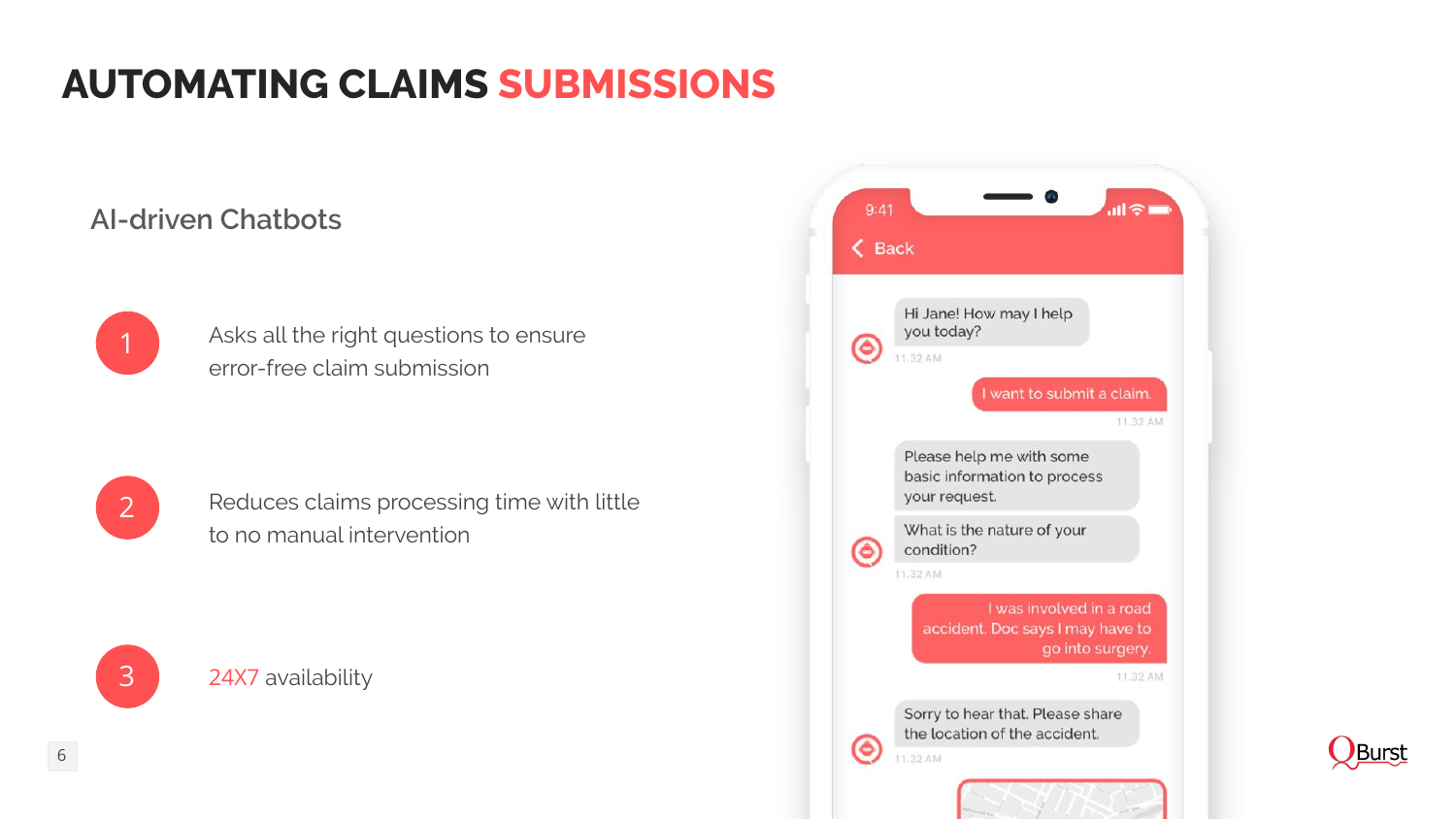### **AUTOMATING DATA EXTRACTION**

- Structured and unstructured data extracted from forms and documents
- Data extraction expedited using cognitive technologies such as Natural Language Processing (NLP), Optical Character Recognition (OCR), and Robotic Process Automation (RPA) technologies
- Deep learning-based handwriting recognition

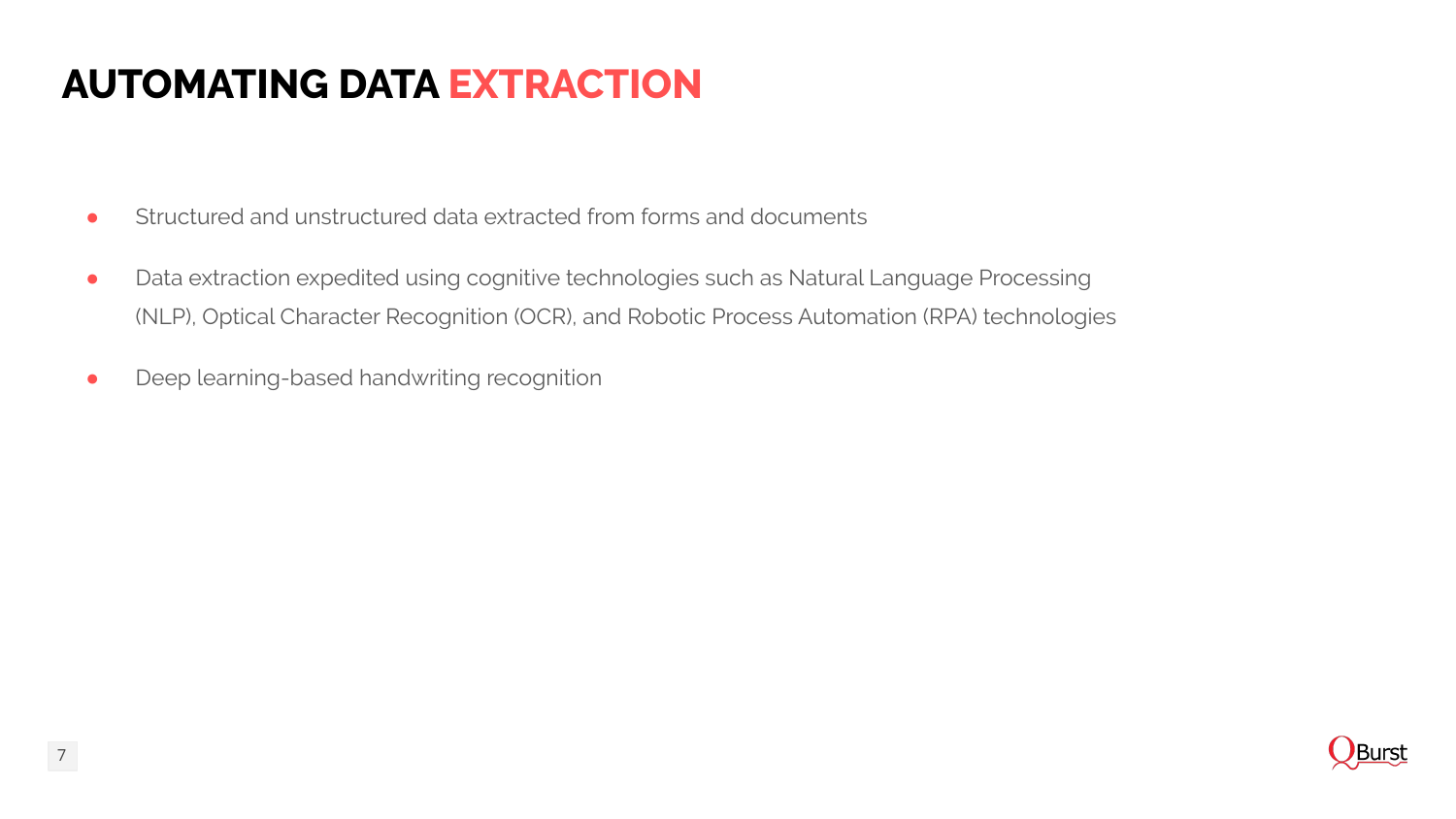### **AUTOMATING FRAUD DETECTION**

- Machine learning models trained on historical claims can help analyze new claims to establish veracity
- Claims data can be categorized for training, testing, and cross validation
- Algorithms can be trained on data with parameters continuously tweaked for cross validation
- Generation of diagnostic codes/warnings can help determine whether to accept, deny, or further validate a claim

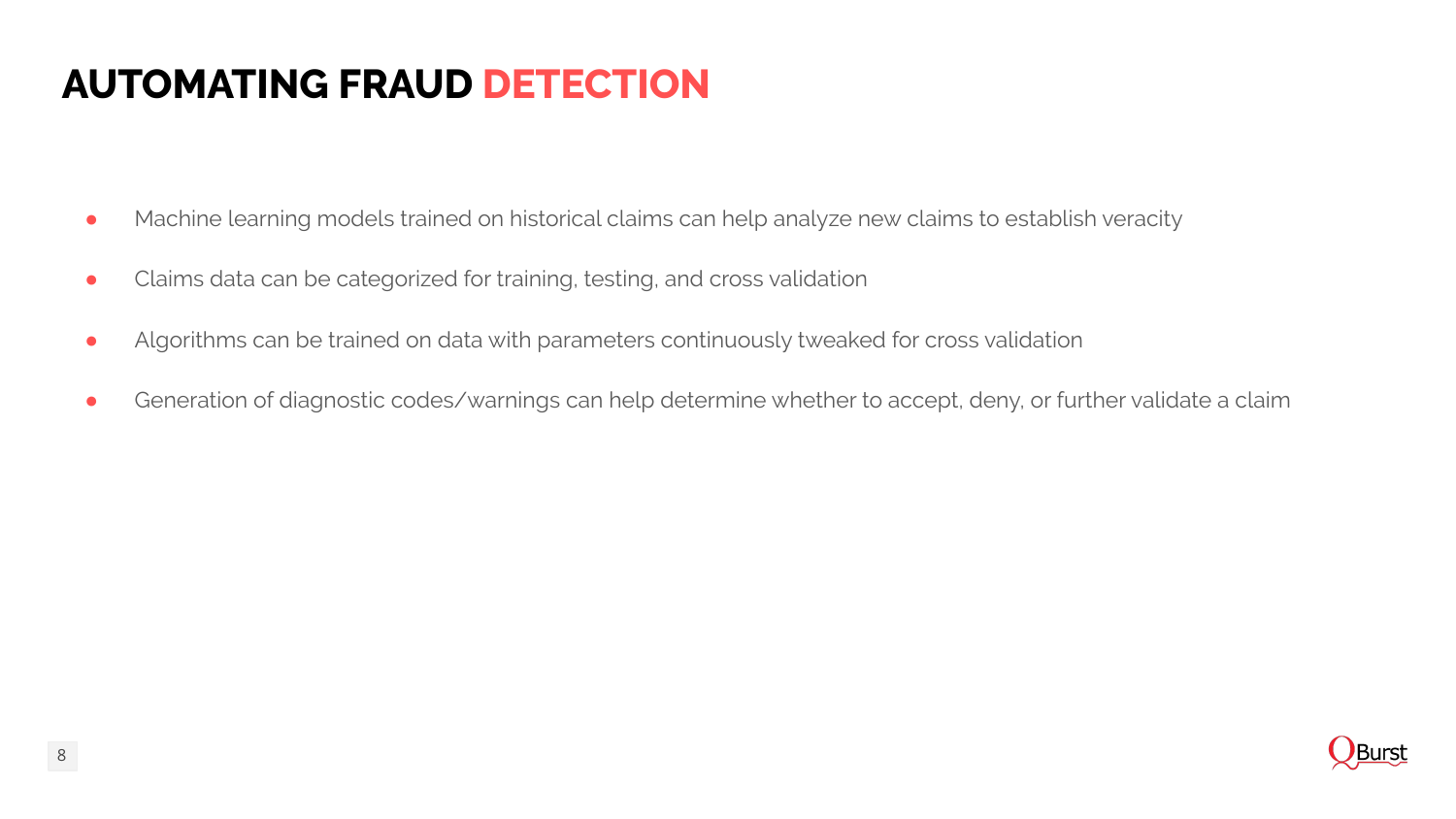#### **BENEFITS**

- Faster and accurate processing: Integration of cognitive technologies, such as computer vision, chatbots, OCR, and RPA, reduces claims processing time and human errors significantly.
- **Improved customer experience: Speedier processing leads to quicker claims resolution.**
- Touchless claims: In the aftermath of global pandemic, digitalization and ML-enabled solutions would be the right way forward for claims adjudication. This would be ideal for areas such as auto and property insurance.
- Fraud-free settlements: Pre-trained neural networks glean insights from historical data to identify patterns and flag fraudulent claims.
- Better insights into claims costs.